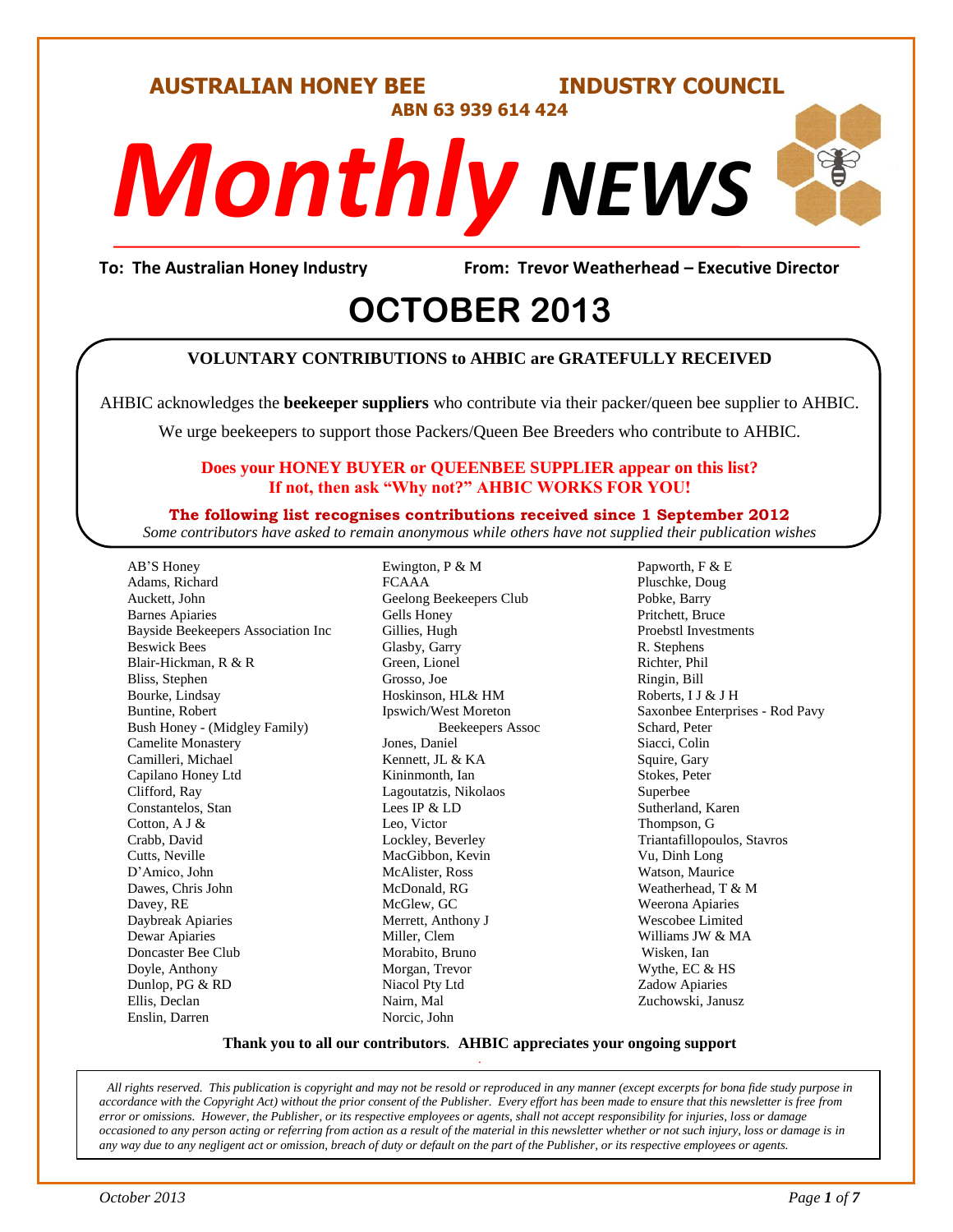# **AUSTRALIAN QUEEN BEE BREEDING PROGRAM**

The Australian Queen Bee Breeding Program (AQBBP) is run by the Australian Queen Bee Breeding Group (AQBBG) which is owned by the Australian Honey Bee Industry Council (AHBIC). It aims to provide breeding stock from evaluated queens for our industry.

The original program was started with 15 lines donated by beekeepers Australia wide. It has since been cut to 14. It is run as a closed population program but does have the capacity to add new genetics, particularly through the drones used for insemination.

New stock has just been inseminated as part of the ongoing maintenance of the lines and some stock may be available if someone wants to purchase a young breeder queen.

Evaluation data on the lines is posted at http://honeybee.org.au/programs/queen-bee-breeding/

# **CONFERENCE DATES**

There has been a change to the dates for the New South Wales Apiarists Association conference and the Tasmanian Beekeepers Association conference.

These are the dates as I have them at present.

| <b>Queensland Beekeepers Association</b>             | $12 - 13$ June | Toowoomba |
|------------------------------------------------------|----------------|-----------|
| New South Wales Apiarists Association                | 8 - 9 May      | Narrabri  |
| <b>Tasmanian Beekeepers Association</b>              | 30 - 31 May    |           |
| WA Farmers Federation - Beekeeping Section           | 6 June         | Perth     |
| South Australian Apiarists Association               | 19-20 June     |           |
| Victorian Apiarists Association                      | $7 - 8$ July   | Melbourne |
| Honey Packers and Marketers Association              | <b>TBA</b>     |           |
| National Council of Crop Pollination Associations    | <b>TBA</b>     |           |
| Australian Queen Bee Breeders Association            | <b>TBA</b>     |           |
| Federal Council of Australian Apiarists' Association | 9 July         | Melbourne |
| Australian Honey Bee Industry Council                | 9 July         | Melbourne |

# **COURSE INFORMATION**

Rosie Stern, the AHBIC Education Chair has asked the following:-

All persons running any courses in Beekeeping across Australia for 2013 to contact Rosie Stern, Chairperson of Education Committee of AHBIC via email on [rosiest@bigpond.net.au.](mailto:rosiest@bigpond.net.au)

Require

1.Name of course

2.Contact person name, email address and phone number

3.Date of course, length of course, fee, location

4.Target group

5.Competencies covered (if known).

I will pass all information, in a clear table onto AHBIC to place onto website.

I have had enquiries about short introduction to Beekeeping courses but I am unaware of what each state runs.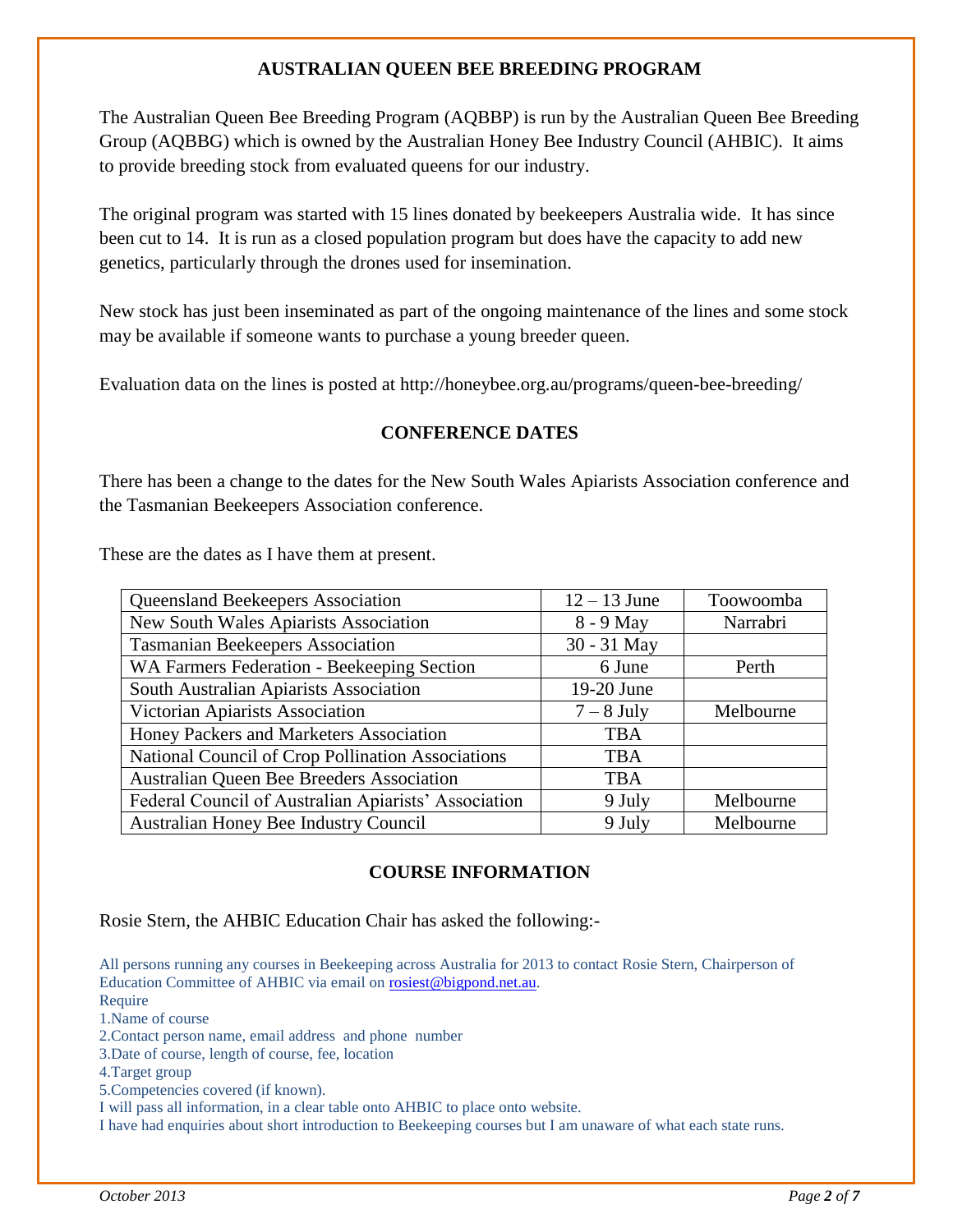|               |                                                    | <b>AUSTRALIAN HONEY IMPORTS AND EXPORTS ANALYSIS</b> |               |                                                  |                                                |                                                  |                                      |                                                |                                    |
|---------------|----------------------------------------------------|------------------------------------------------------|---------------|--------------------------------------------------|------------------------------------------------|--------------------------------------------------|--------------------------------------|------------------------------------------------|------------------------------------|
| <b>Period</b> | <b>Combined</b><br><b>Imports</b><br><b>Tonnes</b> | <b>Combined</b><br><b>Exports</b><br><b>Tonnes</b>   |               | <b>Packed</b><br><b>Exports</b><br><b>Tonnes</b> | <b>Bulk</b><br><b>Exports</b><br><b>Tonnes</b> | <b>Packed</b><br><b>Exports</b><br><b>Tonnes</b> | <b>Packed</b><br><b>Exports</b><br>% | <b>Bulk</b><br><b>Exports</b><br><b>Tonnes</b> | <b>Bulk</b><br><b>Exports</b><br>% |
| $Mar-13$      |                                                    |                                                      | $Mar-13$      |                                                  |                                                |                                                  |                                      |                                                |                                    |
| <b>Dec-13</b> |                                                    |                                                      | <b>Dec-13</b> |                                                  |                                                |                                                  |                                      |                                                |                                    |
| <b>Sep-13</b> |                                                    |                                                      | <b>Sep-13</b> |                                                  |                                                |                                                  |                                      |                                                |                                    |
| $Jun-13$      | 766                                                | 1,251                                                | $Jun-13$      | 760                                              | 491                                            |                                                  |                                      |                                                |                                    |
| <b>YTD</b>    | 766                                                | 1,251                                                | <b>YTD</b>    | 760                                              | 491                                            | 760                                              | 61%                                  | 491                                            | 39%                                |
|               |                                                    |                                                      |               |                                                  |                                                |                                                  |                                      |                                                |                                    |
| $Mar-13$      | 414                                                | 1,165                                                | $Mar-13$      | 574                                              | 591                                            |                                                  |                                      |                                                |                                    |
| <b>Dec-12</b> | 652                                                | 1,065                                                | <b>Dec-12</b> | 576                                              | 489                                            |                                                  |                                      |                                                |                                    |
| <b>Sep-12</b> | 1113                                               | 1,036                                                | <b>Sep-12</b> | 626                                              | 410                                            |                                                  |                                      |                                                |                                    |
| $Jun-12$      | 1049                                               | 1,157                                                | $Jun-12$      | 609                                              | 548                                            |                                                  |                                      |                                                |                                    |
| <b>Total</b>  | 3.228                                              | 4,423                                                |               | 2.385                                            | 2.038                                          | 2.385                                            | 54%                                  | 2.038                                          | 46%                                |
|               |                                                    |                                                      |               |                                                  |                                                |                                                  |                                      |                                                |                                    |
| $Mar-12$      | 975                                                | 1,305                                                | $Mar-12$      | 544                                              | 761                                            |                                                  |                                      |                                                |                                    |
| <b>Dec-11</b> | 782                                                | 1,501                                                | <b>Dec-11</b> | 543                                              | 957                                            |                                                  |                                      |                                                |                                    |
| <b>Sep-11</b> | 831                                                | 961                                                  | <b>Sep-11</b> | 422                                              | 539                                            |                                                  |                                      |                                                |                                    |
| <b>Jun-11</b> | 658                                                | 1,104                                                | $Jun-11$      | 529                                              | 575                                            |                                                  |                                      |                                                |                                    |
| <b>Total</b>  | 3.246                                              | 4,871                                                |               | 2,038                                            | 2,832                                          | 2,038                                            | 42%                                  | 2,832                                          | 58%                                |

For the last Financial Year the imported honey grouped came from the following destinations:

Argentina  $= 36.1\%$  $China = 34.9%$ New Zealand  $= 20.2\%$ Others  $= 8.8\%$ ~~~~~~~~~~~~~~~~  $Total = 100\%$ 

# **TASMANIAN APIARY OFFICER**

Tasmania has a new apiary officer, Karla Williams. The contact details are:-

Karla Williams

Program Specialist - Apiary Quarantine Tasmania\* Department of Primary Industries, Parks, Water and Environment. 3rd Floor 169 Main Road MOONAH TAS 7009

Ph: 03) 6233 9418 Fax: 03) 6233 8885 Mobile 0407 436 230 Email: [karla.williams@dpipwe.tas.gov.au](mailto:karla.williams@dpipwe.tas.gov.au)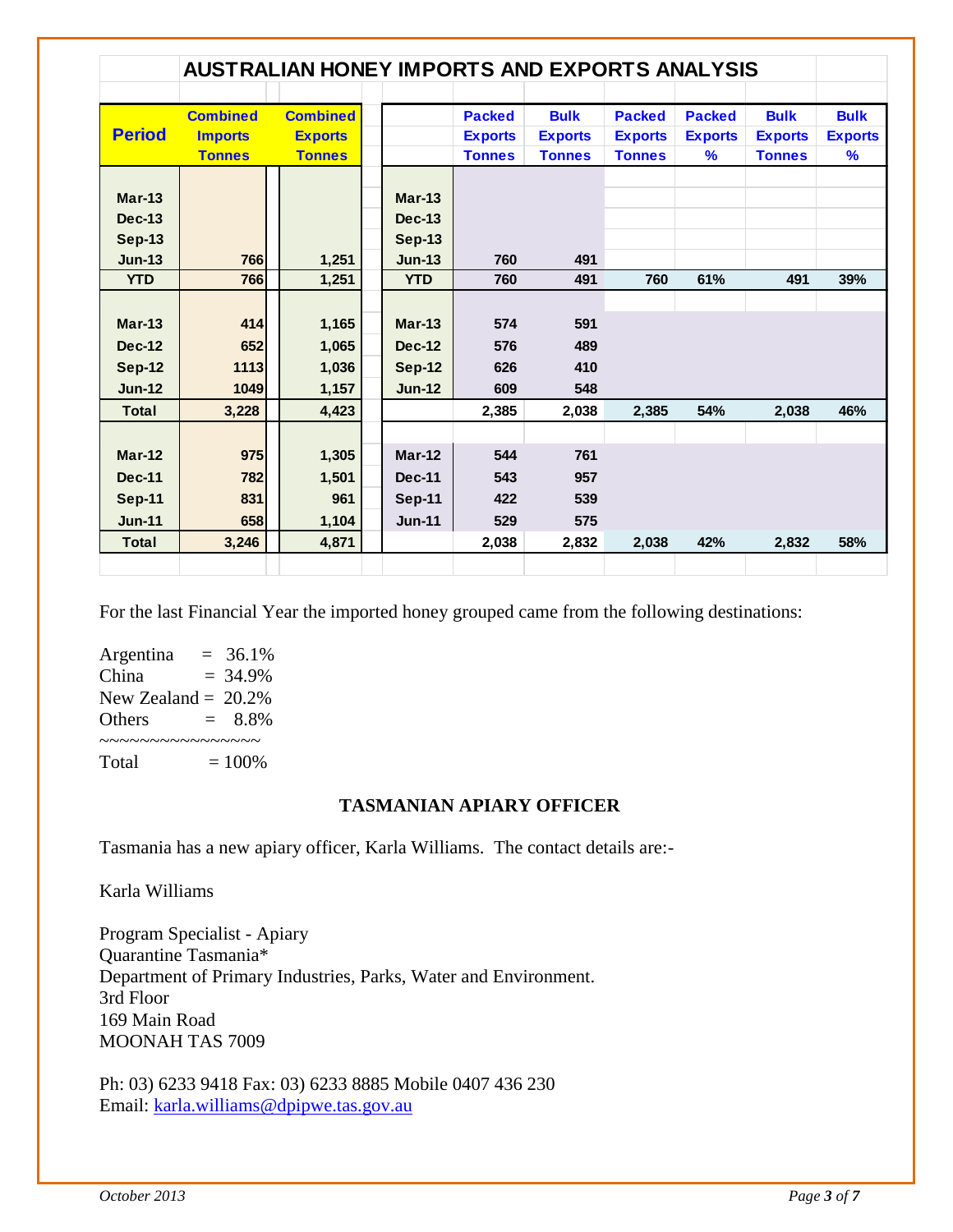# **REQUEST FOR HELP**

#### **Name**

Nicholas Harrington

#### **Email**

[nick.harrington@manjeriproject.org](mailto:nick.harrington@manjeriproject.org)

#### **Message**

Hello,

I am the founding director of an Australian sustainable development charity (The Manjeri School Project) and we operate in rural Uganda empowering local communities. We are partnering up with a local apiculture association in Uganda after discovering the huge potential apiculture has on poor communities. We were wondering if you knew anyone who might be interested in donating some bee keeping equipment or in-kind consultation?

Kind regards,

Nicholas Harrington 0431 099 552

# **NEW IMPORT REQUIREMENTS FOR TASMANIA**

The following has been put out by the Tasmanian Department.

The requirements for the importation of queen bees into Tasmania have been changed. The main change is that queen bees and escorts now need to be inspected for small hive beetle by a government officer on arrival in Tasmania.

For bees coming by post this will be done in the Australia Post mail centres. Packages identified as containing live bees will be held and opened for quarantine officers to inspect. If no evidence of small hive beetles is detected the packaging will be resealed and continue through the postal system.

Packages containing queen bees should be addressed to the receiving beekeeper as normal but must be identified as containing live bees. The live bee sticker that queen bee breeders have been using for a number of years is sufficient to meet this identification requirement. These stickers will allow postal staff to identify queen bees and hold them for inspection.

Any bees coming into Tasmania other than by post must be presented to a quarantine officer on arrival in Tasmania.

Other conditions include:

- the apiary of origin must have an active surveillance and management plan in place for small hive beetles,
- the queen bees and escorts must be hand caught, inspected and found free of small hive beetle prior to placing in queen cages,
- queen cages must be new and have mesh with holes less than 2 mm x 2mm, or slots longer than 2 mm must be less than 1mm wide,
- external packaging must carry a statement on contrasting background indicating the package contains live bees.

Even though the bees will be inspected by quarantine staff, the relieving bee keeper must still inspect the bees before placing them in a hive and notify the DPIPWE if they detect any small hive beetle.

The certificate that is to accompany the queen bees has also changed and the new certificate along with the full version of the importation requirements is available on the [DPIPWE web site.](http://www.dpiw.tas.gov.au/inter.nsf/WebPages/MCAS-7Y58NJ?open)

For any enquiries please contact Karla Williams on (03) 6233 9418 or email Karla. Williams@dpipwe.tas.gov.au.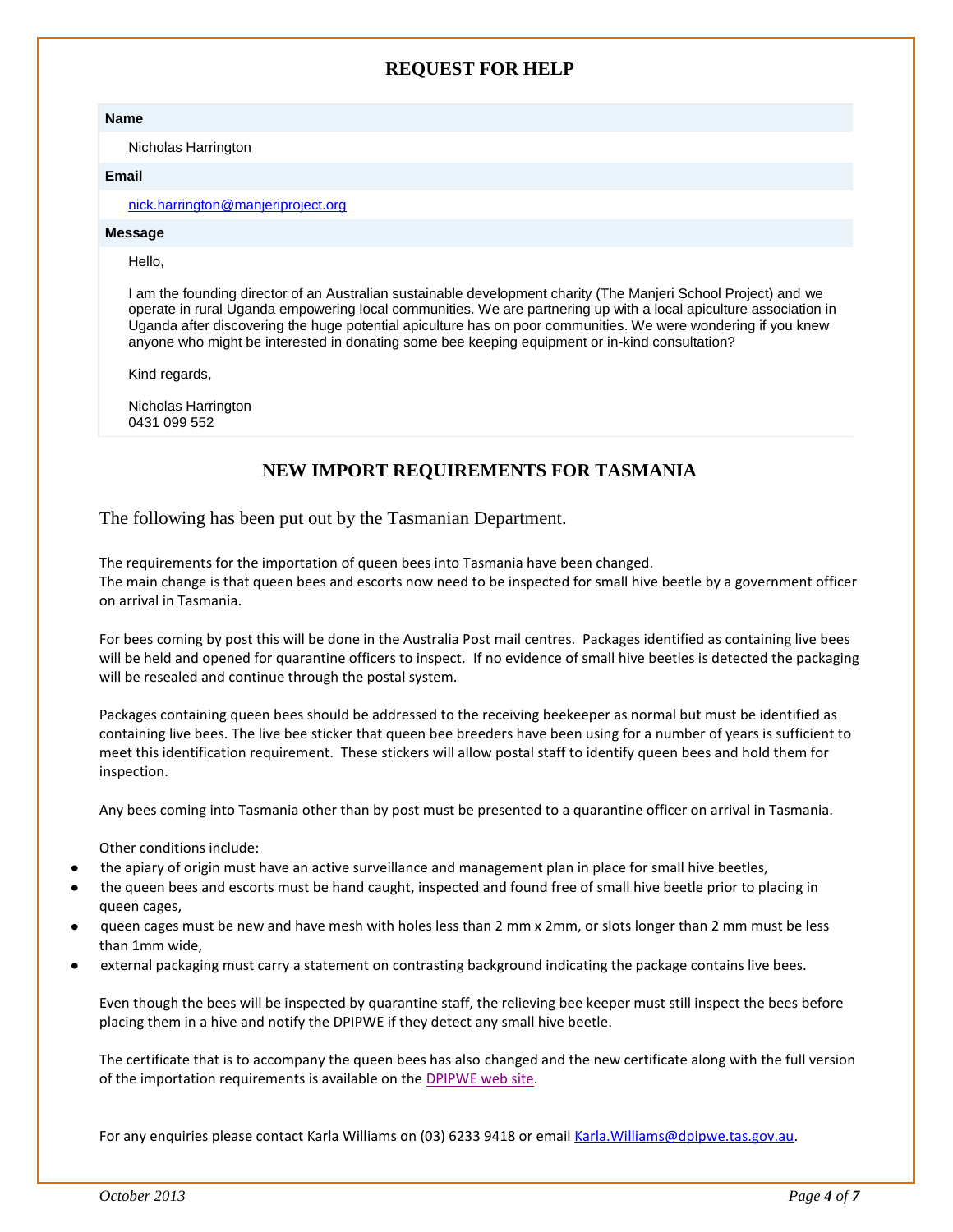# **HONEY WEEK COMMITTEE**

Leilani Leyland, Chair of the Honey Week Committee has provided the following information.

A National Honey Month Committee has been formed to co-ordinate this annual event to be held across Australia. Western Australia held a very successful Honey Week in 2012 and 2013, following a recent phone hook-up it was suggested that to give more flexibility to all states it would be called Honey Month. This month will be May each year.

Some ideas that have come up so far are

- o Honey tastings or celebrations at existing honey tourism venues
- o School visits at local schools by individual beekeepers or a branch
- o Branch honey baking competitions in an area
- o Meet the beekeepers of xyz region
- o Screening / hosting of honeybee documentaries
- o Honey dinners in conjunction with local pubs, clubs or restaurants which could include guest speakers
- o Honey tastings and demonstrations at other events, eg Ag Fest Tasmania

Representatives from each state on the committee are as follows, please feel free to contact any of them with any ideas that you have with regards to the promotion of Beekeeping and Honey during Honey Month.

| Western Australia: | Leilani Leyland         | beesneez@iinet.net.au            |
|--------------------|-------------------------|----------------------------------|
| Tasmania:          | <b>Shirley Stephens</b> | busybees@leatherwoodhoney.com.au |
| South Australia:   | Martin Gilbert          | martygilbert@bigpond.com         |
| New South Wales:   | Karla Hudson            | karla@superbee.com.au            |
| Queensland:        | Marion Weatherhead      | queenbee50@bigpond.com           |
| Victoria:          | Jodie Goldsworthy       | Jodie@beechworthhoney.com.au     |
| Nthn Territory:    | Graham Beech            | ntbees@gmail.com                 |
| <b>AHBIC</b>       | Ian Zadow               | immizad@bigpond.com              |

# **ASIAN BEE PAPER**

The following paper has just come out with regard to the Asian bees in Cairns.

### **Koetz, A.H. 2013. Ecology, Behaviour and Control of** *Apis cerana* **with a Focus on Relevance to the Australian Incursion.** *Insects***,** *4***, 558-592.**

Abstract: *Apis cerana* Fabricius is endemic to most of Asia, where it has been used for honey production and pollination services for thousands of years. Since the 1980s, *A. cerana* has been introduced to areas outside its natural range (namely New Guinea, the Solomon Islands, and Australia), which sparked fears that it may become a pest species that could compete with, and negatively affect, native Australian fauna and flora, as well as commercially kept *A. mellifera* and commercial crops. This literature review is a response to these concerns and reviews what is known about the ecology and behaviour of *A. cerana*. Differences between temperate and tropical strains of *A. cerana* are reviewed, as are *A. cerana* pollination, competition between *A. cerana* and *A. mellifera*, and the impact and control strategies of introduced *A. cerana*, with a particular focus on gaps of current knowledge.

<http://www.mdpi.com/2075-4450/4/4/558>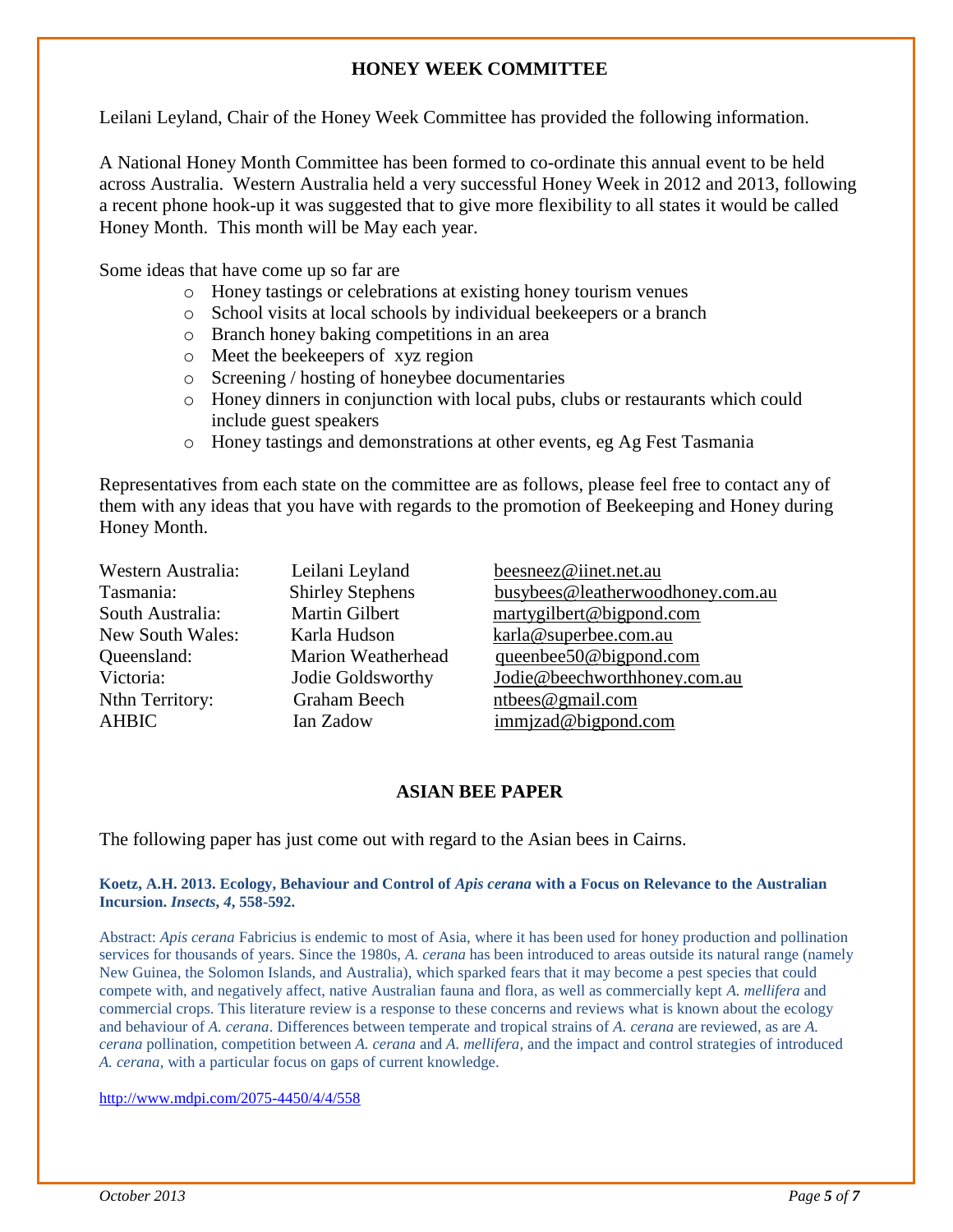# **LATEST QUEEN BEE IMPORT INFORMATION**

With the re-opening of the Eastern Creek Quarantine facility the first queen bees have arrived. They came from Canada.

During the inspection of the escorts, varroa mites were found on four (4), out of approximately eighty (80), of the escorts. Whilst at first glance this is disappointing, it is an important reminder that this process of importation does have safeguards where any varroa are picked up without them having any chance of being introduced into the Australian bee population.

There has been a telephone hook-up with the Department of Agriculture, AHBIC and Dr. Denis Anderson and it has been agreed to allow the queens to proceed through the rest of the import protocol. The protocol does not put our industry at risk. After all, the varroa have now been destroyed.

The finding of these varroa on the escorts brings home to our industry that if we did not have this secure import path, then people could be looking at illegally importing queen bees. It can be seen how easily varroa mites can be on escorts despite examination at the point of export to Australia. So it is important that this secure pathway be available for those wishing to import queen bees and it's encouraging to see that the Government is taking a practical approach to the import process so that people aren't encouraged to go the illegal route.

This is not the first time that varroa has been found on escorts accompanying queen bees coming into Australia. We had a case back in 2001 where the procedures adopted then were similar to what is being adopted now. The import at that time was successful without any problems and it would be expected that at this time, if the queen bee imports pass the rest of the protocol, then again we will have no problems.



# **APIMONDIA**

Apimondia President Gilles Ratia in front of the jubilant Turkish delegation Apimondia will be in

Apimondia has just been held in Kiev in the Ukraine. Bruce White was our Australian Honey Bee Industry Council representative at Apimondia. Bruce will be producing a report for AHBIC so I will be able to pass on information in the next newsletter.

Information has already come out that Istanbul, Turkey will be the host in 2017.The 2015 Daejeon, South Korea.